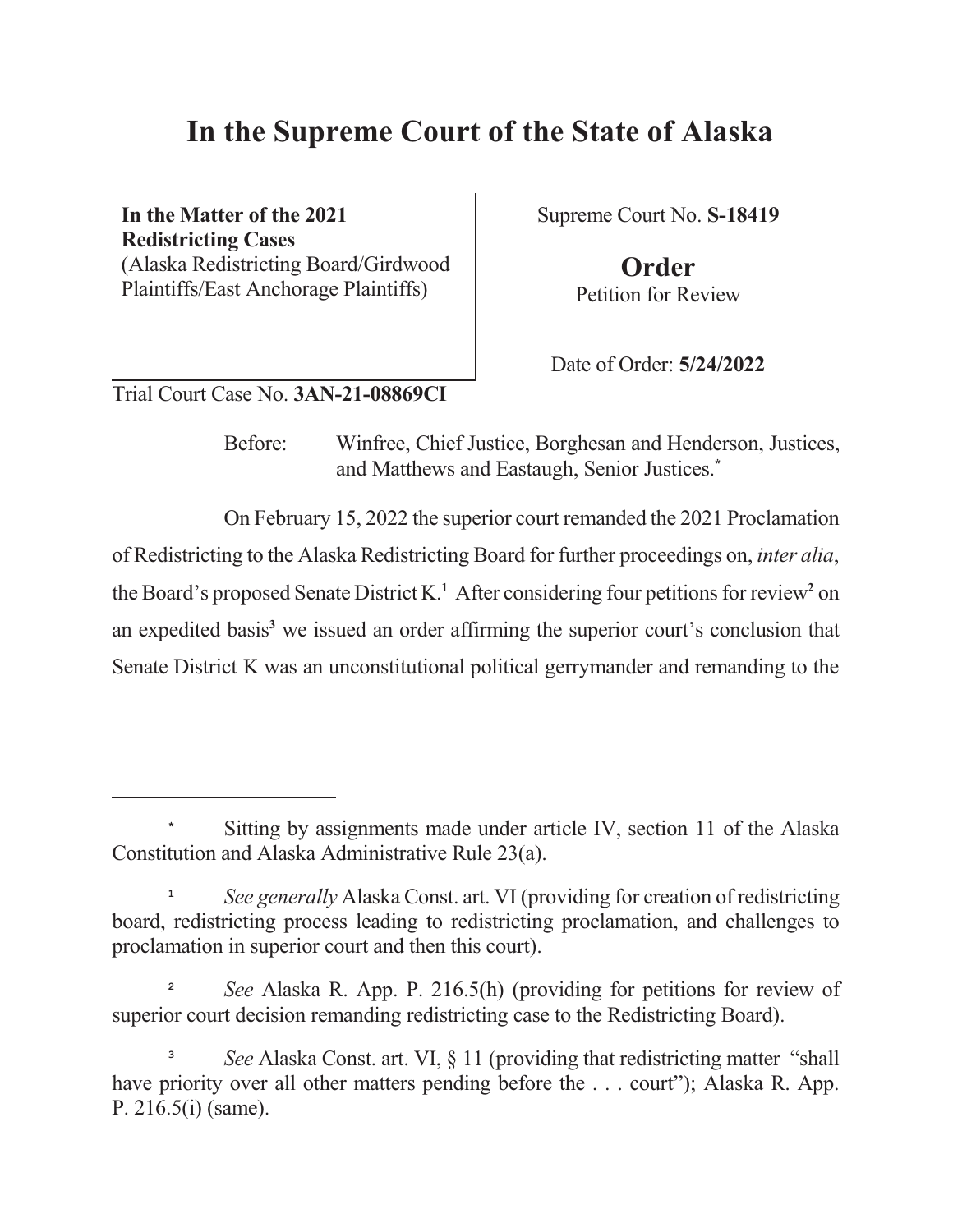superior court to remand to the Board for further proceedings to correct the unconstitutional proclamation plan. **4**

After remand the Board approved an amended proclamation plan on April 13, 2022. The amended plan was challenged in superior court by both the original East Anchorage Plaintiffs and three Alaska residents referred to as the Girdwood Plaintiffs. On May 16, 2022 the superior court decided, in relevant part, that the Board's Senate Districts E and L were a continuing unconstitutional political gerrymander, that the matter be remanded to the Board to correct the constitutional deficiency, and that the Board adopt a specified interim proclamation plan for the 2022 elections in light of the upcoming June 1 candidate filing deadline and the inability to have a new final proclamation plan approved before that date. **5**

The Board petitioned for review of the superior court's decision, challenging both the ruling on the amended proclamation plan's unconstitutionality and the specified interimplan for the 2022 elections. As with the earlier petitions for review, we ordered expedited briefing;<sup>6</sup> we also entered a stay of the superior court's May 16, 2022 order pending further order of this court. **7**

**<sup>5</sup>** *See* AS 15.25.040(a) (setting date for candidate filings).

**6** *In re 2021 Alaska Redistricting Cases, No. S-18419 (Alaska Supreme Court* Order, May 18, 2022).

**7** *In re 2021 Alaska Redistricting Cases, No. S-18419 (Alaska Supreme Court* Order, May 19, 2022).

**<sup>4</sup>** *In re 2021 Alaska Redistricting Cases, No. S-18332 (Alaska Supreme Court* Order, March 25, 2022).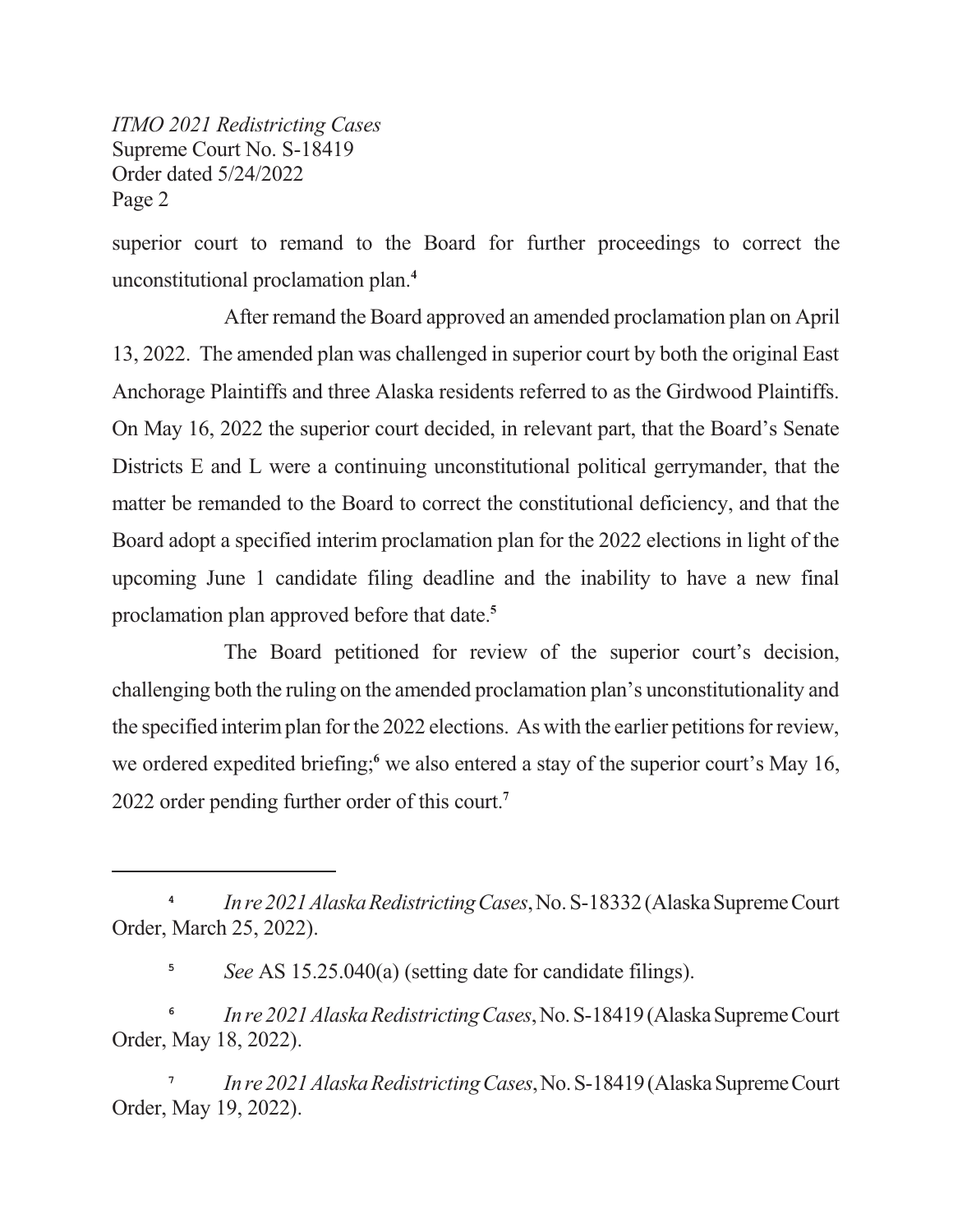Having considered the parties' briefing, we GRANT review of the Board's petition.<sup>8</sup> To now further expedite the redistricting process, and without seeing the need for oral argument, we set out in summary fashion our decision on the Board's petition for review with a formal opinion explaining our reasoning to follow:

#### **Overview**

As presented to us for appellate review, this matter does not involve a challenge to the Board's compliance with article VI, section 6 of the Alaska Constitution.<sup>9</sup> Nor does this matter involve a claim of improper house district population

<sup>9</sup> Article VI, section 6 instructs:

The Redistricting Board shall establish the size and area of house districts, subject to the limitations of this article. Each house district shall be formed of contiguous and compact territory containing as nearly as practicable a relatively integrated socio-economic area. Each shall contain a population as near as practicable to the quotient obtained by dividing the population of the state by forty. Each senate district shall be composed as near as practicable of two contiguous house districts. Consideration may be given to local government boundaries. Drainage and other geographic features shall be used in describing boundaries wherever possible.

**<sup>8</sup>** Alaska Appellate Rule 403(a)-(g) governs petitions for review and generally contemplates a process of a party petitioning for review of a trial court ruling, describing why the ruling is incorrect and why immediate review is necessary, and opposing partiesthen filing responses; the appellate court has an opportunity to consider whether immediate review is warranted and may order full briefing and oral argument on legal issues presented if appropriate. Given the expedited and weighty nature of redistricting matters, we allowed full briefing on the merits of the Board's challenges to the superior court's order in about two days' time for each side. We thank the parties and counsel for their cogent presentation of arguments in such an expedited fashion.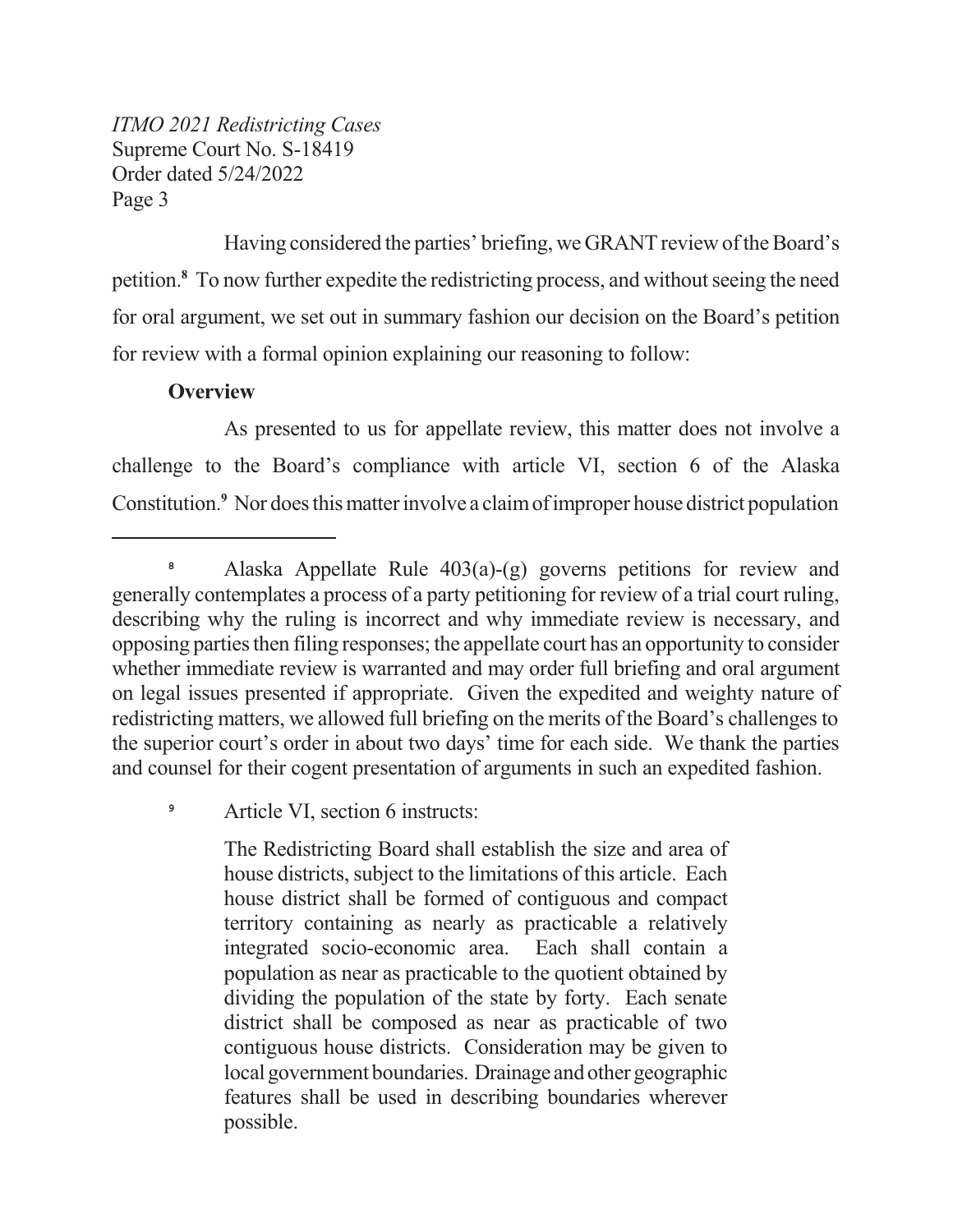deviations.<sup>10</sup> The issue before us is whether the Board's pairing of certain house districts in senate districts<sup>11</sup> violates the Alaska Constitution's equal protection guarantee, specifically the right to fair and effective representation. **12**

# **Senate Districts E and L**

The superior court concluded that the Board's amended proclamation plan reflected the Board's continued intent to discriminate — on a partisan basis — in favor of Eagle River voters by selectively pairing two Eagle River house districts with non-Eagle River house districts, giving Eagle River voters an opportunity to elect two senators in Senate Districts E and L, to the detriment of voters in the non-Eagle River

*See Hickel v. Se. Conf.*, 846 P.2d 38, 45 & n.11 (Alaska 1992), *as modified on denial of reh'g* (Mar. 12, 1993) (explaining Constitution's contiguity, compactness, and socioeconomic integration requirements "were incorporated by the framers of the reapportionment provisions to prevent gerrymandering," including political gerrymandering).

**<sup>10</sup>** The federal "Equal Protection Clause requires that a State make an honest and good faith effort to construct districts, in both houses of its legislature, as nearly of equal population as is practicable," though some deviation is expected and permissible. *Reynolds v. Sims*, 377 U.S. 533, 577, 579-81 (1964); U.S. Const. amend. XIV, § 1.

**<sup>11</sup>** *See* Alaska Const. art. VI, § 4 (requiring redistricting board to create 20 senate districts, each composed of two house districts).

**<sup>12</sup>** *See* Alaska Const. art. I, § 1; *Kenai Peninsula Borough v. State*, 743 P.2d 1352, 1366 (Alaska 1987) ("In the context of voting rights in redistricting and reapportionment litigation, there are two basic principles of equal protection, namely that of 'one person, one vote' — the right to an equally weighted vote — and of 'fair and effective representation'—the right to group effectiveness or an equally powerful vote." (quoting John R. Low-Beer, *The Constitutional Imperative of Proportional Representation*, 94 YALE L.J. 163, 163-64 (1984))).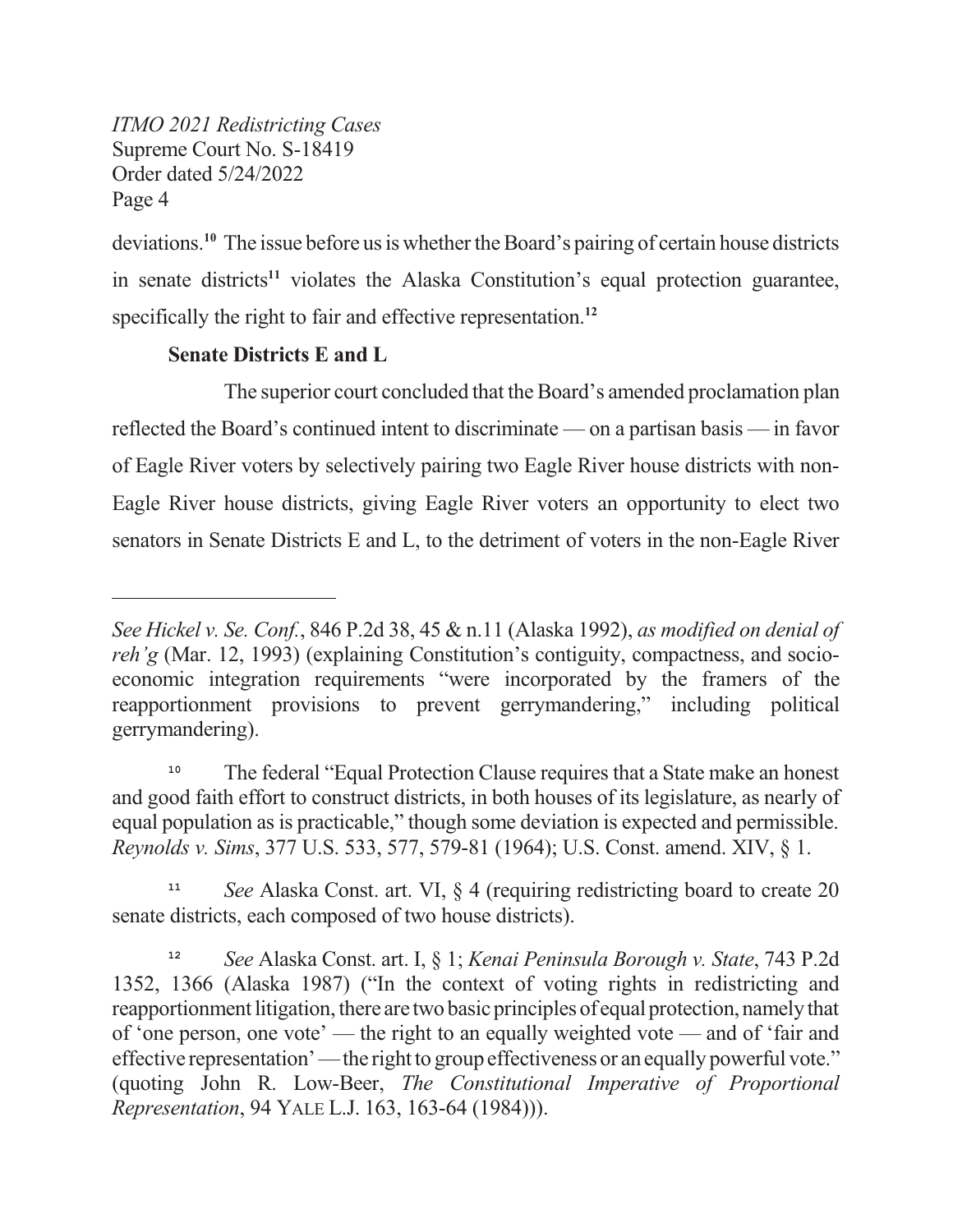house districts. The Board offers several arguments challenging the superior court's decision.

### **1. Burden of persuasion**

The Board contends that the superior court erred as a matter of law by placing the burden of persuasion on the Board to prove it was not illegally discriminating in favor of Eagle River voters and against other voters. This argument is specious. The superior court expressly and clearly stated that it was not placing the burden of persuasion on the Board, but rather on the proclamation plan challengers. The court stated that it was a matter of first impression whether the burden of persuasion should shift after a prior determination of illegal discrimination by the Board, but the court declined to take that step, leaving the question for us to decide if appropriate. The superior court's (1) considering the previous determination of illegal discrimination as a factor in the multi-factor legal test for an equal protection claim, and (2) deciding the East Anchorage and Girdwood Plaintiffs met their burden of persuasion, does not mean the court wrongly placed the burden of persuasion on the Board.

## **2. Hard look analysis**

The Board argues that the superior court erred as a matter of law by continuing to use the "hard look" analysis we rejected in our earlier order. **<sup>13</sup>** After

<sup>&</sup>lt;sup>13</sup> The hard look doctrine, which we previously have applied to the Board, determines whether a proclamation plan — like a regulation — is reasonable and primarily concerns whether the Board "hastaken a hard look at the salient problems and has genuinely engaged in reasoned decision making." *See In re 2001 Redistricting Cases*, 44 P.3d at 143-44, 144 n.5 (quoting *Interior Alaska Airboat Ass'n v. State, Bd. of Game,* 18 P.3d 686, 690 (Alaska 2001)) (applying hard look analysis to Board and remanding house districts for reconsideration because Board had not considered certain salient issues).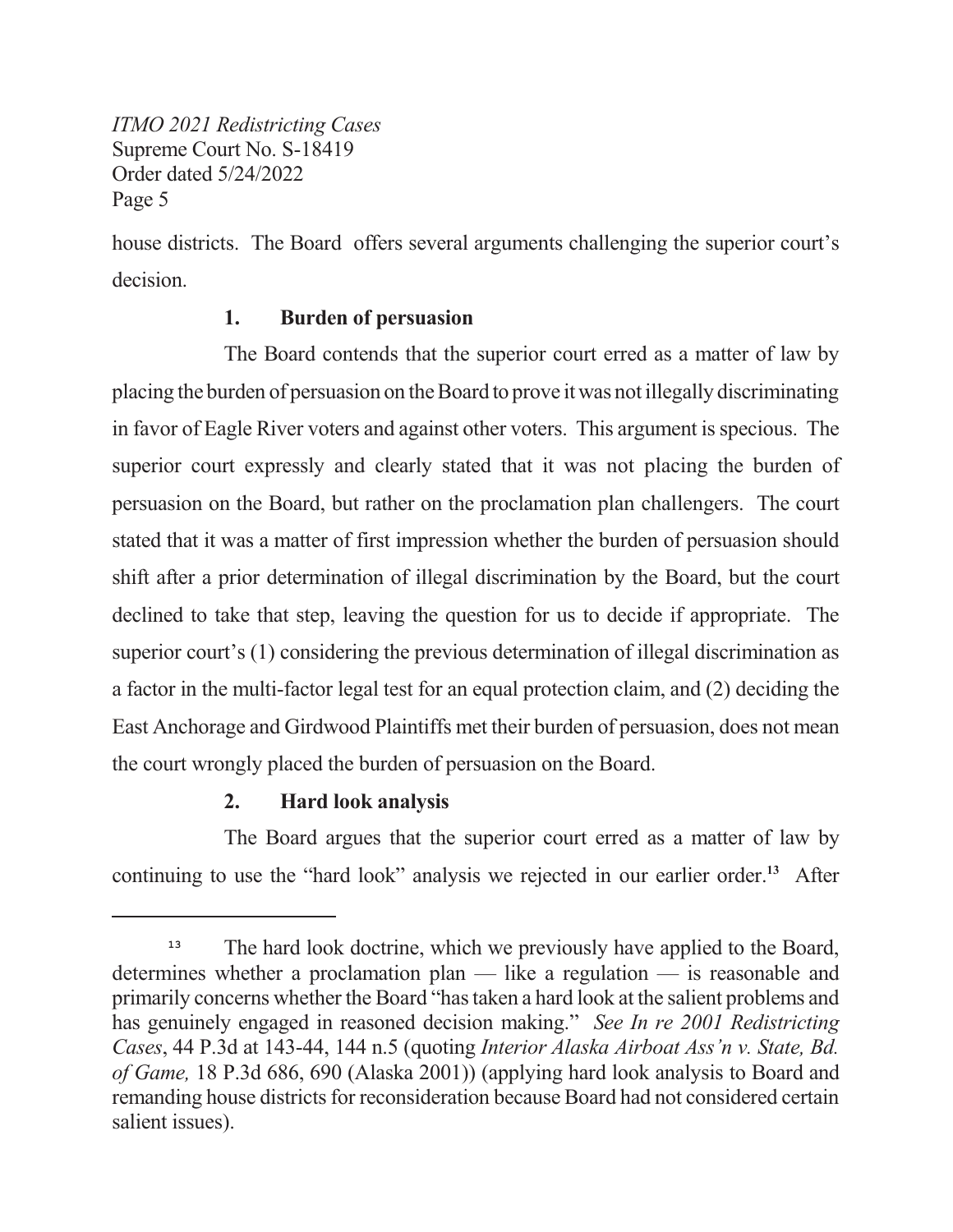carefully reviewing the superior court's decision, we conclude that the superior court examined whether the Board took a hard look at salient problems raised by public comments rather than merely counting comments and determining whether the Board followed the majority view. This is in line with the hard look doctrine, and we see no legal error.

### **3. Equal protection test/conclusion**

The Board argues that the superior court wrongfully added a federal law overlay to the multi-factor test used to determine whether redistricting violates equal protection in this context.<sup>14</sup> We disagree. The superior court looked to federal law to assist in determining, as a matter of first impression, whether a prior illegal redistricting discrimination finding may be relevant to determining whether subsequent illegal redistricting discrimination occurred. We see no legal error in the superior court's determination that prior illegal redistricting discrimination may be a relevant factor when, as in this matter, the challenge to the subsequent redistricting plan is based on the

**<sup>14</sup>** *See Kenai Peninsula*, 743 P.2d at 1372 ("Under such a test we look both to the process followed by the Board in formulating its decision and to the substance of the Board's decision in order to ascertain whether the Board intentionally discriminated against a particular geographic area. Wholesale exclusion of any geographic area from the reapportionment process and the use of any secretive procedures suggest an illegitimate purpose. District boundaries which meander and selectively ignore political subdivisions and communities of interest, and evidence of regional partisanship are also suggestive. The presentation of evidence that indicates, when considered with the totality of the circumstances, that the Board acted intentionally to discriminate against the voters of a geographic area will serve to compel the Board to demonstrate that its acts aimed to effectuate proportional representation. That is, the Board will have the burden of proving that any intentional discrimination against voters of a particular area will lead to more proportional representation.").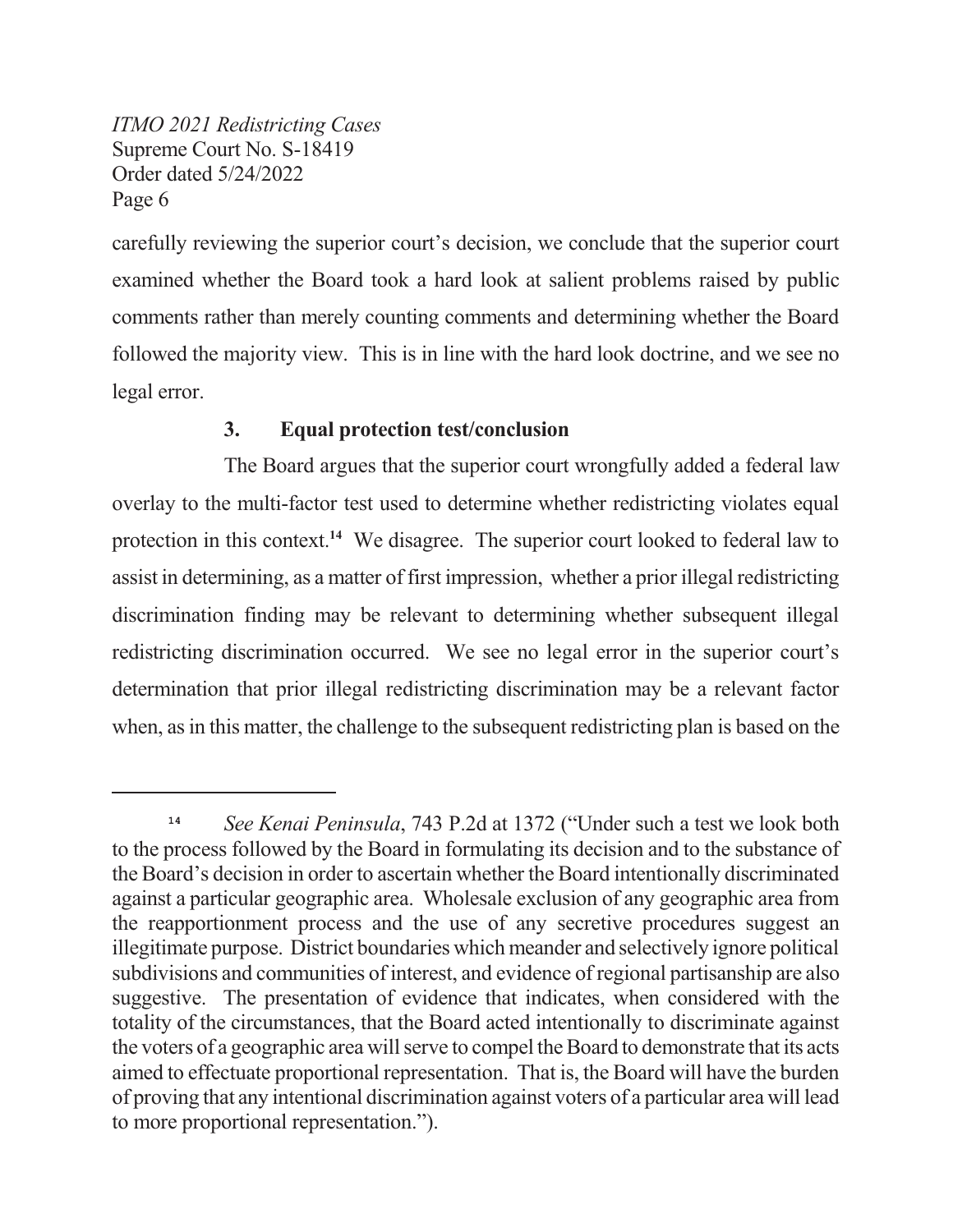same contextual framework and house district pairing for senate districts.

The Board also contends that the superior court came to the wrong conclusion after applying its equal protection analysis, but we disagree. We AFFIRM the superior court's determination that the Board again engaged in unconstitutional political gerrymandering to increase the one group's voting power at the expense of others.

#### **Interim Plan**

The Board adopted two potential proclamation plans for public presentation and comment and for adoption as the amended proclamation plan, referred to as Option 2 and Option 3B. The Board adopted Option 3B. After ruling that the Board-adopted Option 3B was unconstitutional, the superior court ordered the Board to implement Option 2 as the interim plan for the upcoming 2022 elections to enable legislative candidates to file for office by the June 1 deadline. Because we agree with the superior court that the Board's proclamation plan — Option 3B — is unconstitutional, the issue of an interim plan remains.

The Board seemingly argues that the superior court had no authority to order the Board to adopt Option 2 as the interim proclamation plan. The Board presumably believed Option 2 fulfilled constitutional requirements, or it would not have adopted it for public presentation and consideration for a proclamation. We are about a week short of June 1 and the Board has made no known effort to prepare or present to us an interim plan other than Option 2. **<sup>15</sup>** We therefore AFFIRM the superior court's

**<sup>15</sup>** *Cf. In re 2011 Redistricting Cases*, 274 P.3d 466, 468-69 (Alaska 2012) (inviting board to submit proposed interim plan for our approval in light of upcoming election deadlines when remanding final plan to board for further proceedings).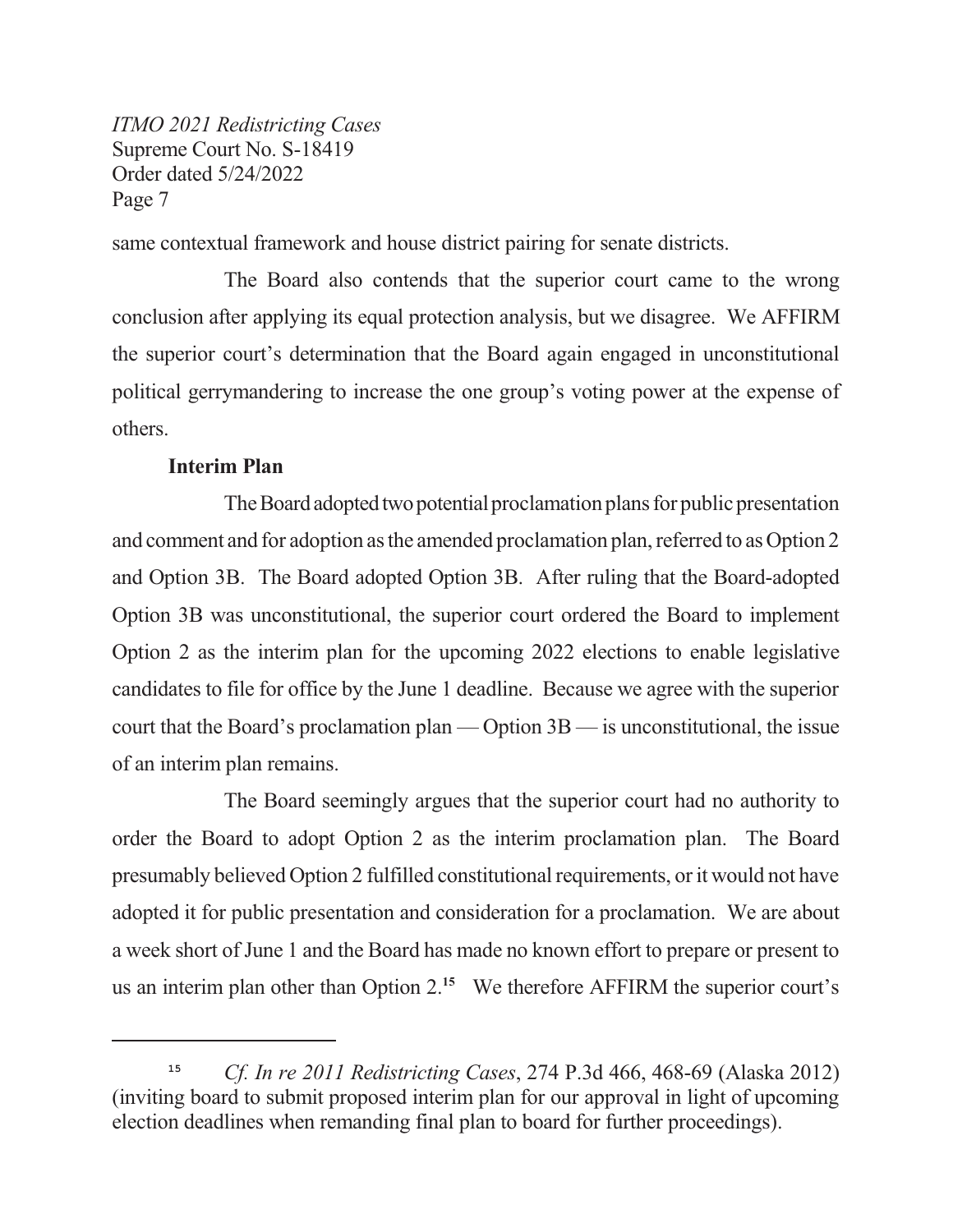order that the Board adopt the Option 2 proclamation plan as an interimplan for the 2022 elections.

#### **Conclusion**

We DISSOLVE THE STAY of the superior court's rulings that (1) the Board's amended proclamation is unconstitutional and  $(2)$  the Board adopt the specified interimplan for the 2022 elections. The superior court's remand to the Board for further proceedings on a new proclamation plan for elections after 2022 REMAINS STAYED.

Entered at the direction of the court.

Clerk of the Appellate Courts

 $\overline{1}$ Meredith Montgomery

cc: Supreme Court Justices Judge Matthews Trial Court Clerk - Anchorage

Distribution: